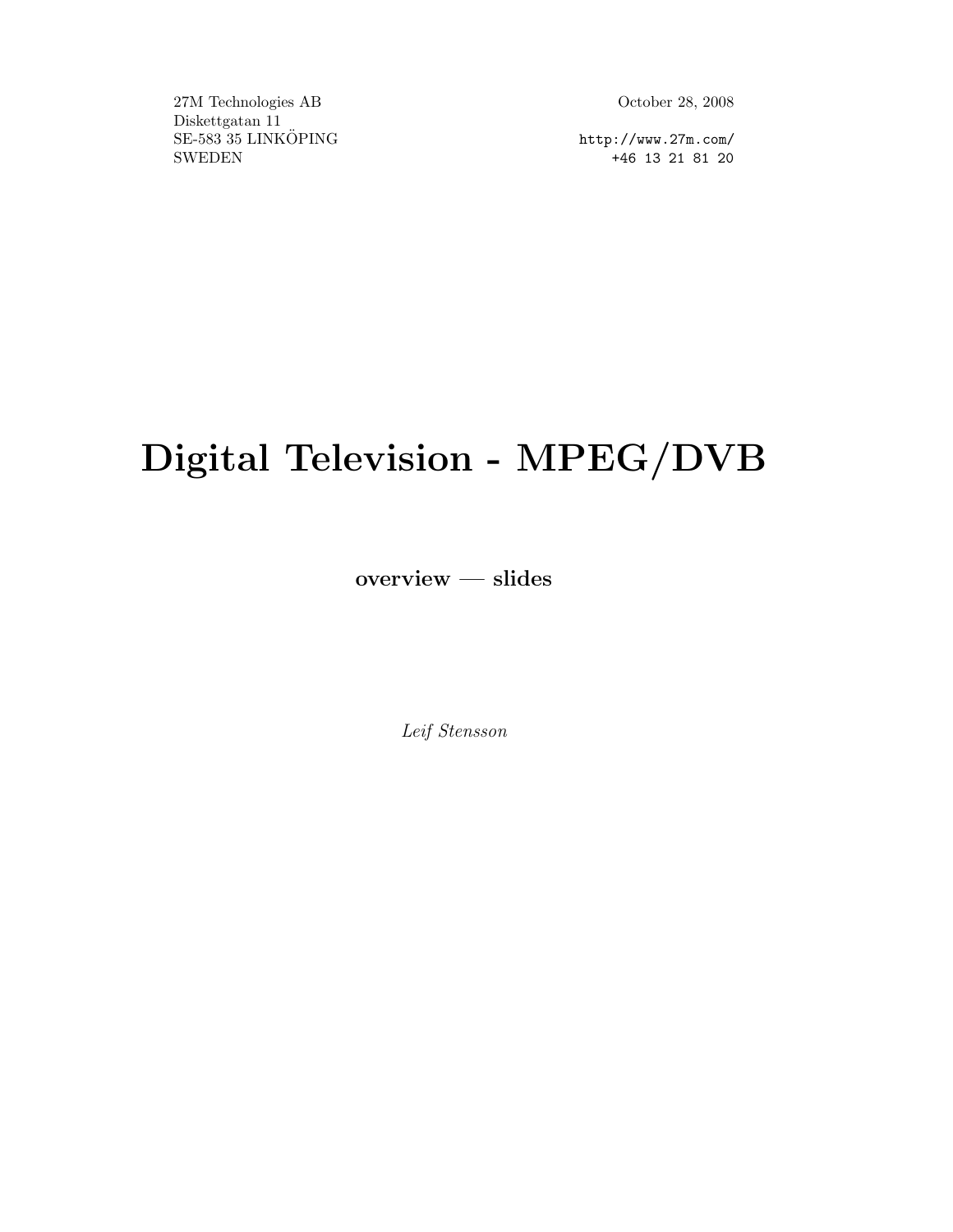## Important Terms

Some important terms that will be covered in this presentation:

- MPEG (Moving Pictures Expert Group standard)
- DVB (Digital Video Broadcast standard)
- Program / Service (layman's term "TV channel")
- Event (layman's term "TV program")
- Network vs Original Network
- Transponder / Multiplex (Mux)
- Transport Stream: a multiplexed collection of Elementary Streams
- Elementary Stream
- Packet
- Section
- Table
- Descriptor
- Descriptor Loop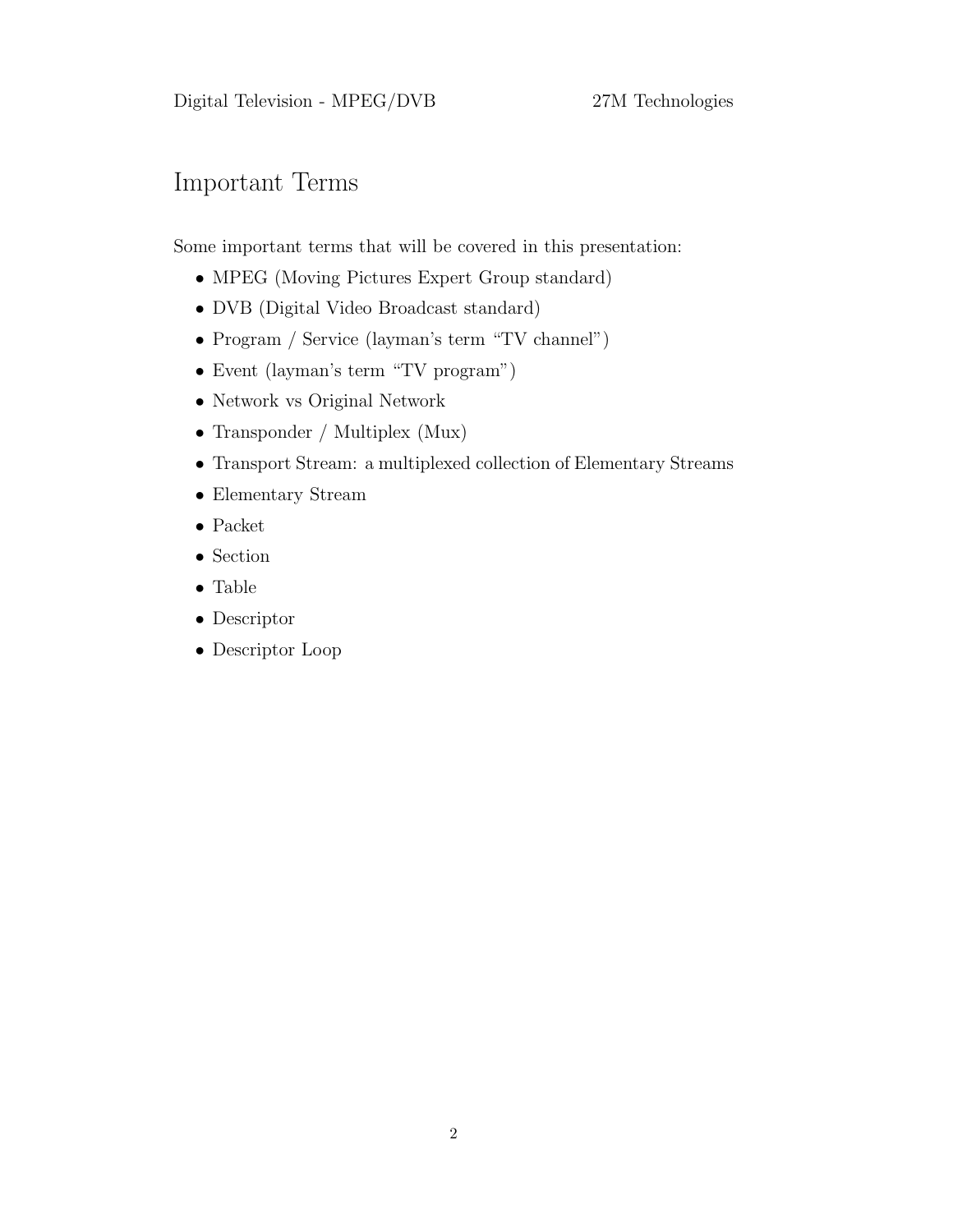## The Signal Path

The data path from the source to the destination in a typical digital television scenario is:

- Content sourcing. Someone provides the actual sound and images.
- Encoding. The various forms of data (audio, video, subtitling, other data) are encoded into a binary form.
- Multiplexing. The separate components, called Elementary Streams, that make up a television service are joined, and multiple services that will be broadcast on the same transmission channel are also joined, producing a Transport Stream.
- **Modulation**. The digital data is converted to some kind of analogue signal.
- **Broadcast**. The analogue signal is sent out.
- Reception. The analogue signal is picked up via an antenna.
- Demodulation. The analogue signal is converted back into a digital data sequence representing the Transport Stream.
- Demultiplexing. The Transport Stream is broken up into the individual Elementary Streams that make it up.
- Decoding/Parsing. Some of the data from the Elementary Streams is extracted and processed.
- Presentation. Some of the extracted data is presented to the user.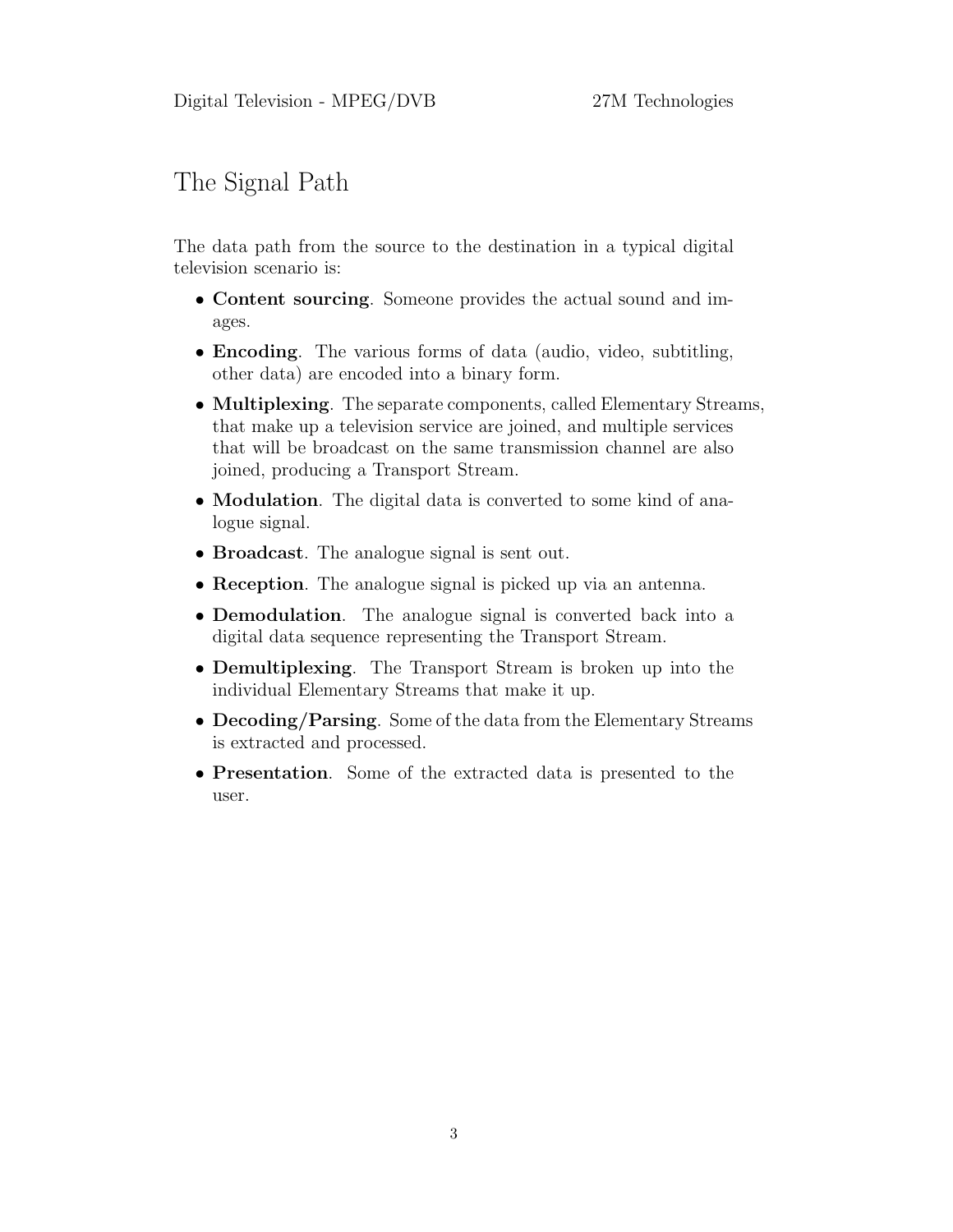# MPEG

The MPEG standard (ISO13818) provides definitions for:

- Transport Layer Packets
- Data Transmission
- Video Encoding
- Audio Encoding
- Tables
- Descriptors
- Programs
- Program Clock Reference (PCR)
- a few Table types, where the three most important are:
	- Program Assocation Table (PAT) (0x00)
	- Conditional Access Table (CAT) (0x01)
	- Program Map Table (PMT) (0x02)
- some Descriptor types, such as:
	- $-$  CA\_descriptor  $(0x09)$ .
	- $-$  ISO\_639\_language\_descriptor  $(0x0A).$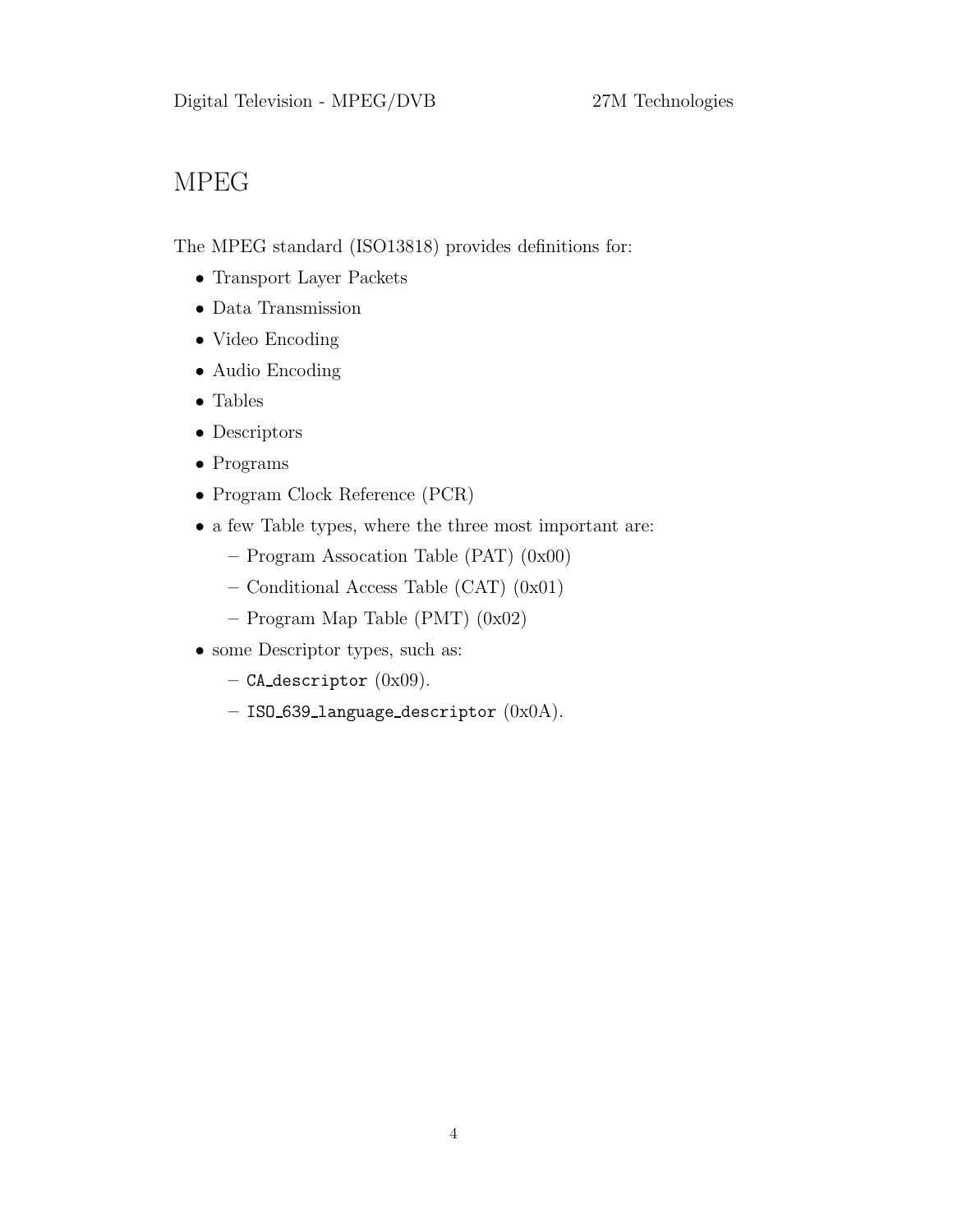#### MPEG — Streams

The Elementary Stream consists of a sequence of data sections, typically containing one kind of data, such as audio, video, Tables, or something else.

The Transport Stream (TS) consists of a sequence of Packets of one or more Elementary Stream multiplexed into one common stream. All Packets are tagged with a Packet ID (PID) which indicates which Elementary Stream the Packet belongs to. Since the PID is essentially the name of the Elementary Stream, the term "PID" is often casually used as a near-synonym for Elementary Stream.

A few PID values are reserved for special functions. In MPEG, PID 0 is defined to contain only Program Association Tables (PAT). The PAT serves as an index of all Programs that are present in the stream, giving each a Program Number and a PID indicating where the Program's Program Map Table (PMT) can be found.

The Program Map Table (PMT) is an index for an individual Program indicating which Elementary Streams belong to that Program. It also contains information about those Elementary Streams, and also some general information about the Program.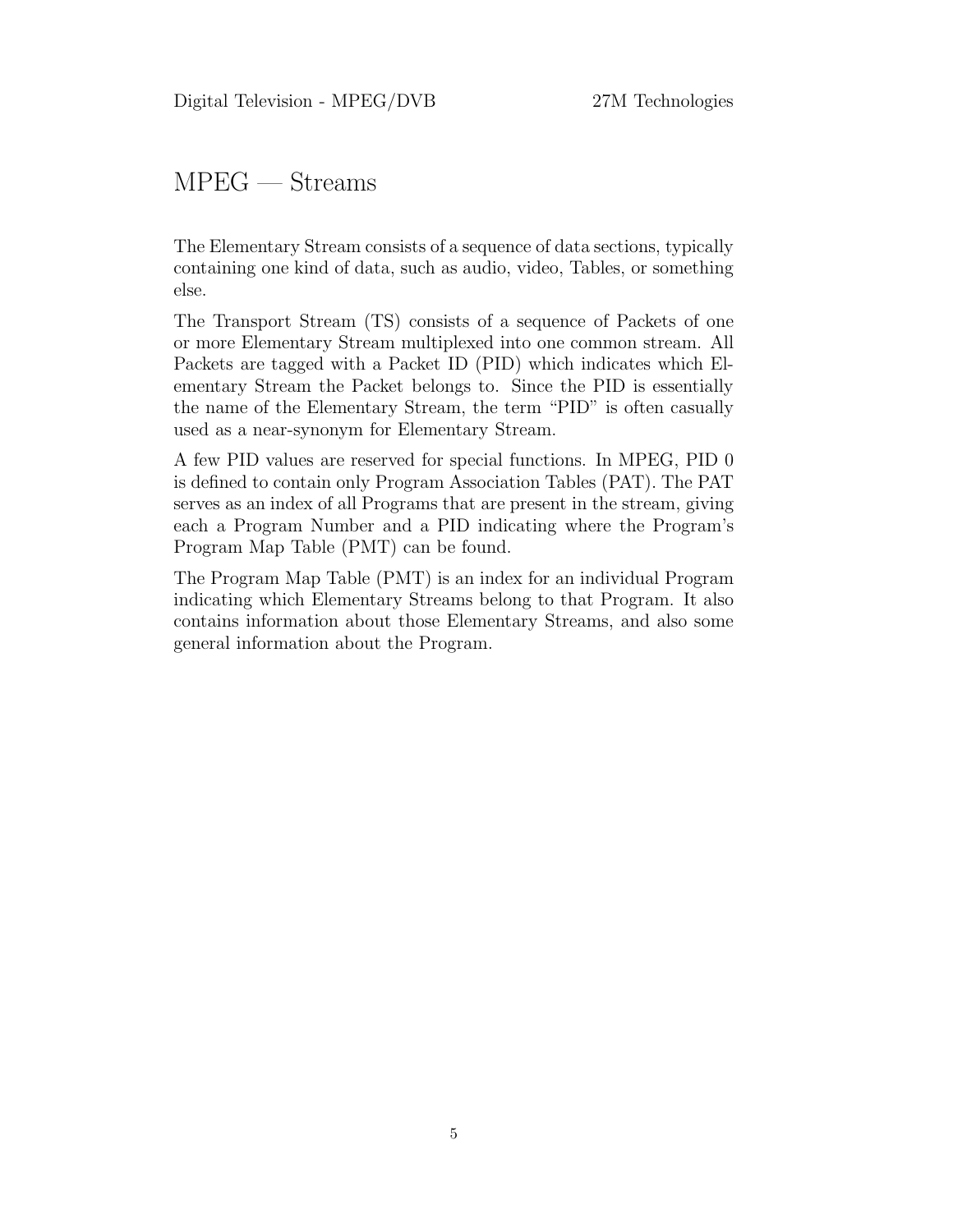#### Table Format

The Tables that MPEG defines are all encoded as one or more Sections consisting of:

- a 64-bit header,
- the actual data for the part of the Table that is contained the Section, and
- a 32-bit checksum

The header consists of:

- an 8-bit field giving the Table type
- a 4-bit field with special functions
- a 12-bit length field
- a 16-bit Table Extension field,
- an 8-bit version field,
- an 8-bit current Section number field
- an 8-bit last Section number field

The Table Extension is usually an identifier for the object that the Table provides information about. For instance, the Table Extension of the PAT is the Transport Stream ID, and the Table Extension of the PMT is the Program Number.

With a 12-bit length field and an 8-bit Section number field, it is possible to make tables of up to  $2^{12+8}$  bytes (including the header and checksum), meaning 1 megabyte. But some tables have further size restrictions on the size of individual sections (typically  $2^{10}$  bytes), and the PMT had an additional restriction of only being allowed to have one Section.

The MPEG Table format is also used by DVB.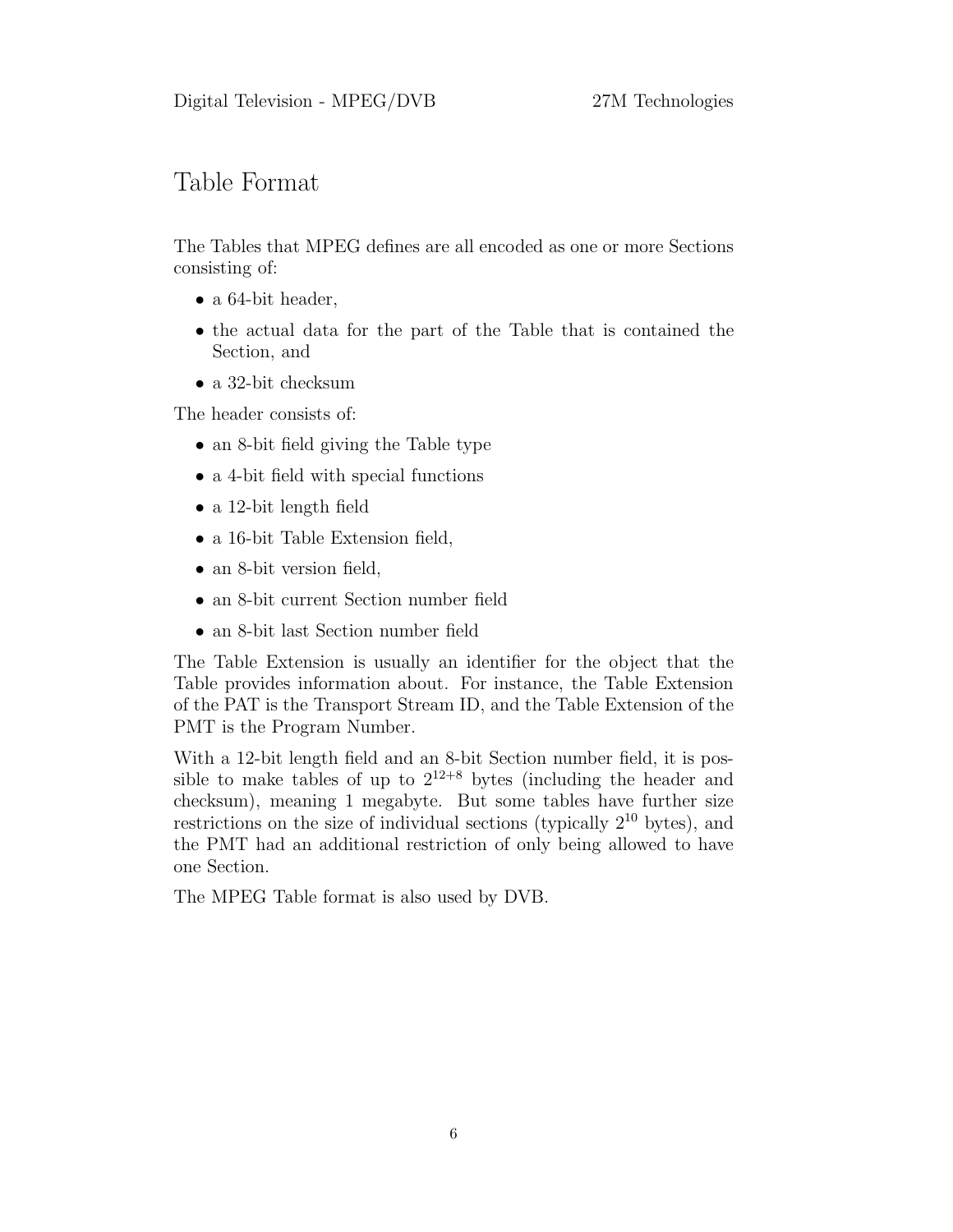#### Descriptor Format

MPEG defines a format for Descriptors, which is also used by DVB. The Descriptors have a very simple general format:

- an 8-bit type tag field
- an 8-bit length field
- a data field consisting of as many bytes as indicated by the length field.

but the interpretation of the data field is defined separately for each Descriptor type.

Descriptors normally occur in lists called "Descriptor Loops", which usually have a 12-bit length field indicating the length of all the Descriptors in the Loop, and then the actual Descriptors. But sometimes, when a Descriptor Loop occurs at the end of some data that already has a known length, the length field is skipped.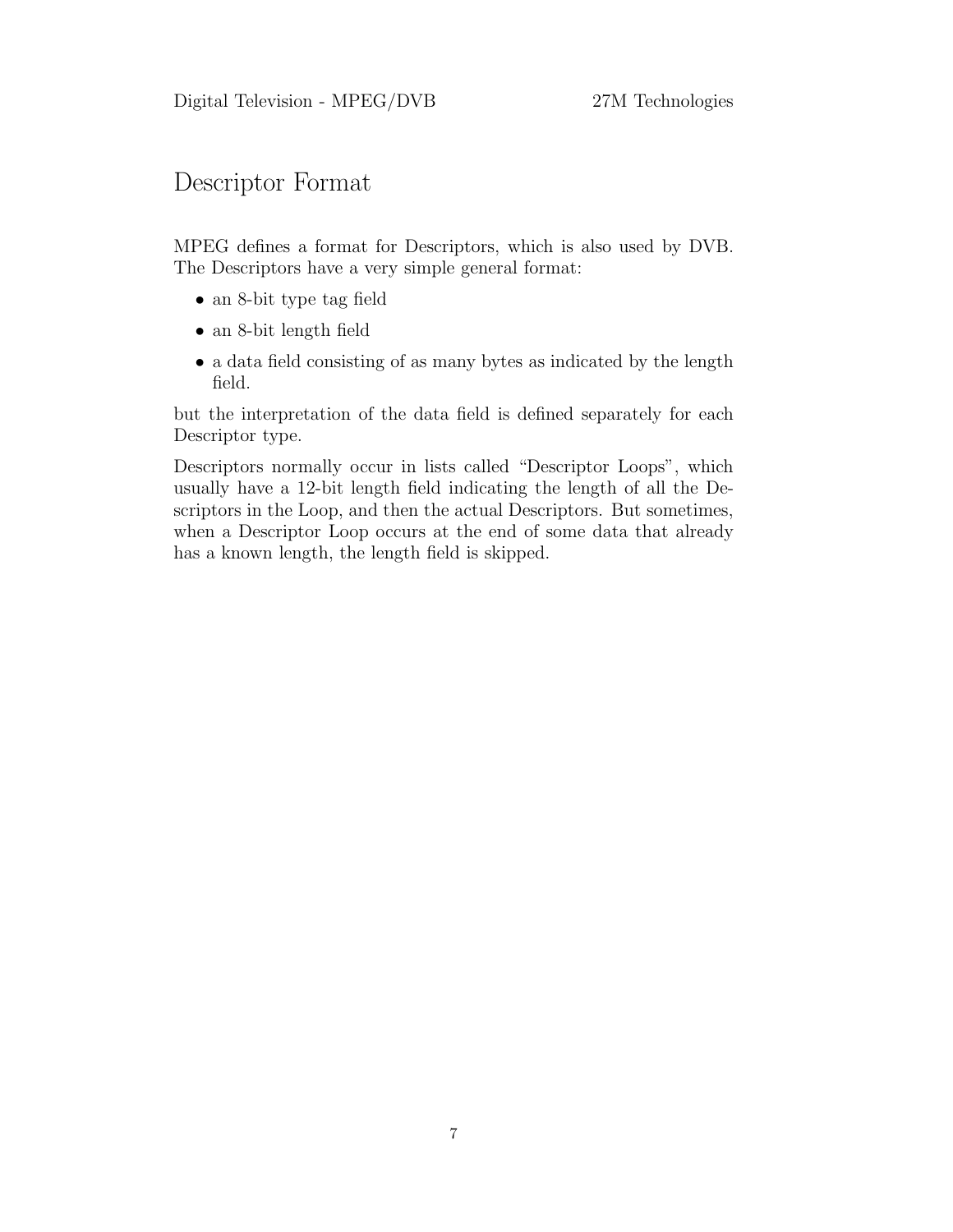#### DVB

The DVB standard (basic document EN 300 468) extends the MPEG standard by providing definitions for:

- Services
- Networks
- Bouquets
- Events
- Time and Date
- several Table types, such as:
	- Network Information Table (NIT) (0x40, 0x41)
	- Service Description Table (SDT) (0x42, 0x46)
	- Bouquet Association Table (BAT) (0x4A)
	- Event Information Table (EIT) (0x4E. . . 0x6F)
	- $-$  Time Date Table (TDT)  $(0x70)$
	- Running Status Table (RST) (0x71)
	- $-$  Time Offset Table (TOT) (0x73)
- several more Descriptor types, such as:
	- $-$  network name descriptor  $(0x40)$ .
	- bouquet name descriptor  $(0x47)$ .
	- $-$  service descriptor  $(0x48)$ .
	- $-$  linkage\_descriptor  $(0x48)$ .
	- $-$  short\_event\_descriptor  $(0x4D)$ .
	- extended event descriptor  $(0x4E)$ .
	- $-$  teletext\_descriptor  $(0x56)$ .
	- $-$  AC-3\_descriptor  $(0x6A)$ .

The term Service that appears in DVB is "the same thing" as the Programs in MPEG, except that DVB extends the concept by adding new attributes to the Service that a plain MPEG Program doesn't have (such as a Running Status, a user-readable name, and information about what Original Network the Service belongs to).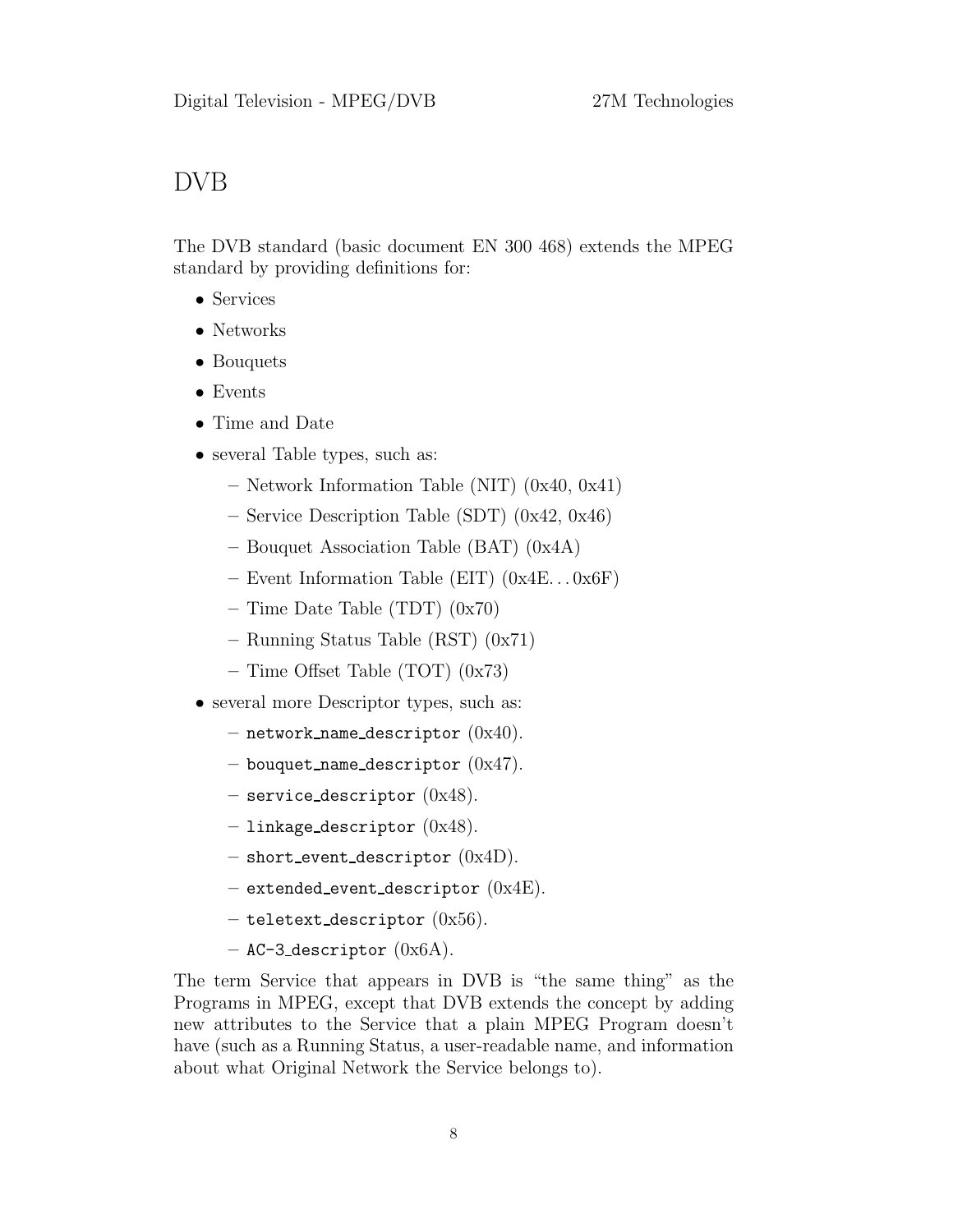#### Using MPEG and DVB together

- The Program Association Table provides the master index of all Programs/Services on a transponder.
- For each Program/Service, a Program Map Table provides basic information about the composition of that Program/Service.
- The Network Information Table provides general information about the low-level network, sometimes also including information about other networks.
- The Service Description Table provides information about individual Services, extending the basic MPEG Program information.
- The Time Date Table and Time Offset Table provides information about wall-clock time in the network.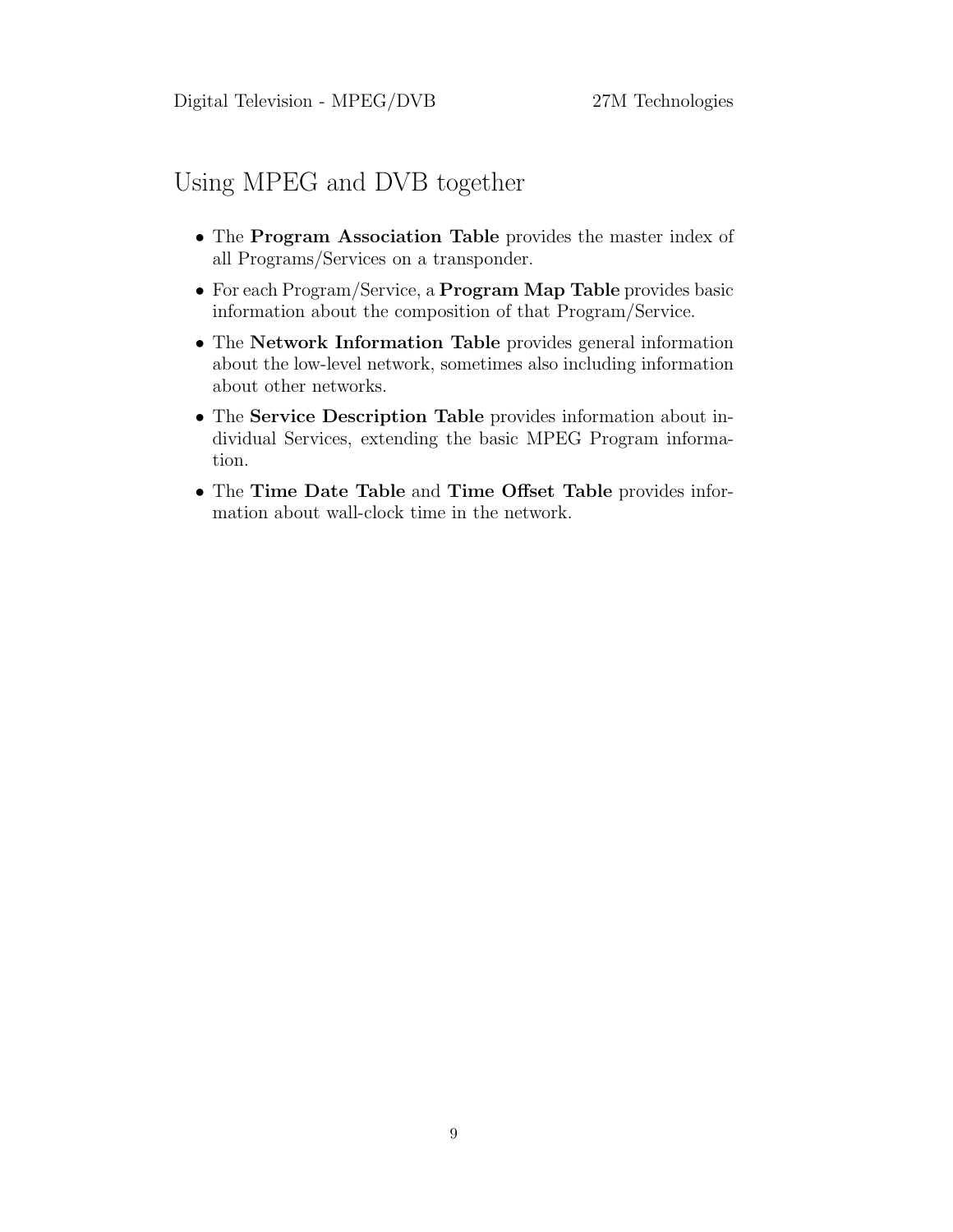## MPEG and DVB together: Channel Search

Channel searching is a task that any Set-Top Box must typically do before it can show any Services, and it is perhaps that task that most directly summarizes the practical relation between several important MPEG and DVB concepts. The exact procedure for a channel search can vary a bit, but the following steps are typical:

- 1. find a transport stream (tune to a broadcast frequency),
- 2. wait for the PAT to appear on PID 0 to determine what Programs are available,
- 3. for each Program, wait for the PMT for that program to appear on the PMT PID listed in the PAT,
- 4. for each Program, search the SDT for information about the Services that corresponds to the Program (and in particular, find out what kind of Service it is, and what it's name is),
- 5. search the NIT for information about other Transport Streams, and for each such stream that has not already been searched, repeat the channel search procedure for each such Transport Stream.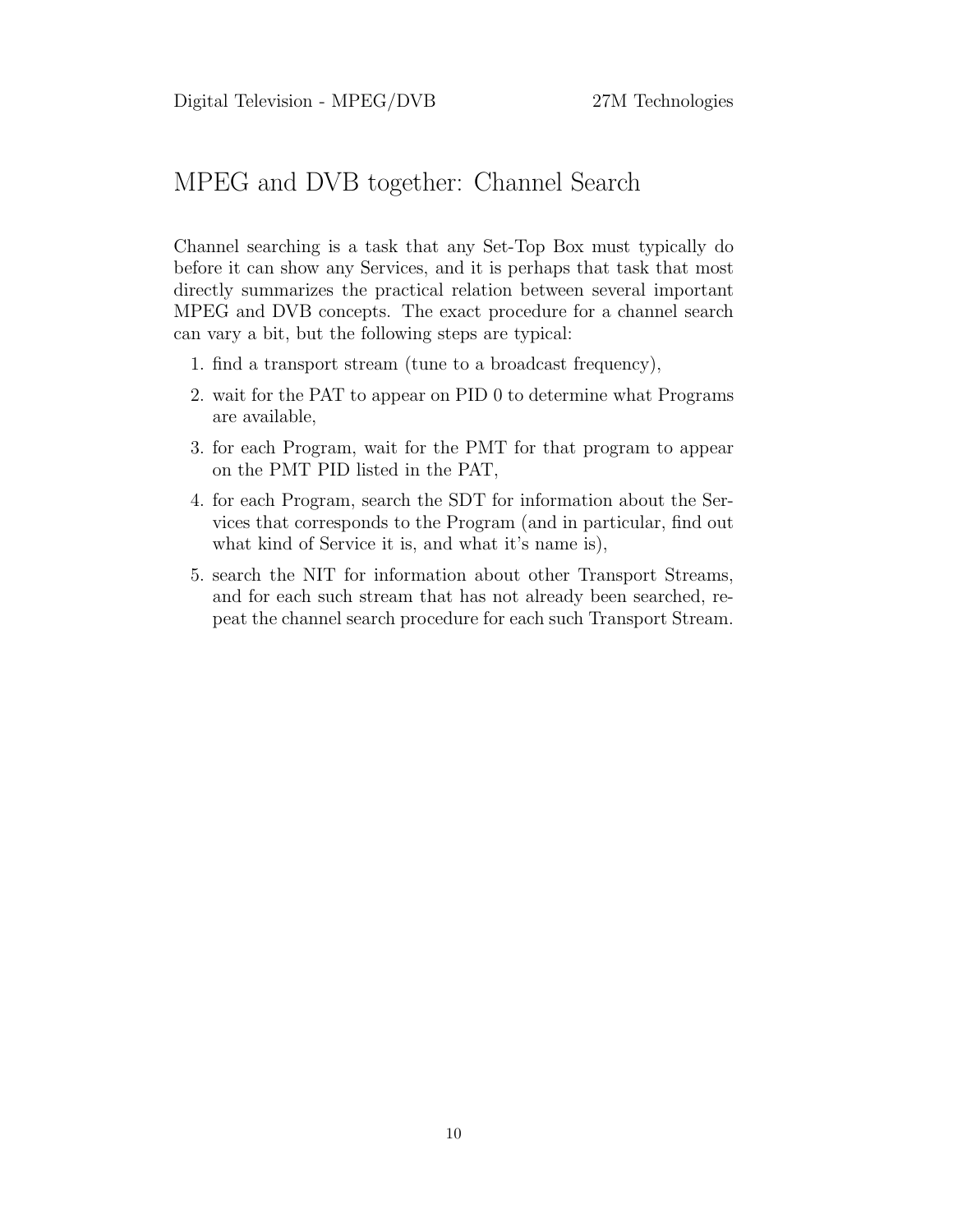## Example: PAT — Swedish Terrestrial MUX1

Here is an example from a live broadcast of the Swedish terrestrial MUX1, where the raw data of the Program Association Table was:

00 b0 4d 03 fd c3 00 00 00 00 e0 10 14 3c f4 3c 13 ba f3 ba 13 ce f3 ce 15 a4 f5 a4 04 d8 e4 d8 16 08 f6 08 03 f2 e3 f2 16 d0 f6 d0 16 a8 f6 a8 05 0a e5 0a 05 00 e5 00 03 66 e3 66 ff fe e7 12 0b c2 eb c2 0b cc eb cc 0b d6 eb d6 e8 ca 31 cb

The first eight bytes are the Table header, which decodes as follows:

- 00 Table Type for PAT
- b0 4d Size: 0x04d bytes after the length field
- 03 fd Table Extension: 0x03fd (TSID)
- c3 Table version information
- 00 00 This section is number 0, last section is number 0

The last four bytes are a 32-bit CRC checksum. The rest is a list of 32-bit entries containing the following information:

| Program $0(0x0)$        | $PID=16(0x10)$       |
|-------------------------|----------------------|
| Program $5180(0x143c)$  | $PID = 5180(0x143c)$ |
| Program $5050(0x13ba)$  | $PID = 5050(0x13ba)$ |
| Program $5070(0x13ce)$  | $PID = 5070(0x13ce)$ |
| Program $5540(0x15a4)$  | $PID = 5540(0x15a4)$ |
| Program $1240(0x4d8)$   | $PID=1240(0x4d8)$    |
| Program $5640(0x1608)$  | $PID = 5640(0x1608)$ |
| Program $1010(0x3f2)$   | $PID=1010(0x3f2)$    |
| Program $5840(0x16d0)$  | $PID = 5840(0x16d0)$ |
| Program $5800(0x16a8)$  | $PID = 5800(0x16a8)$ |
| Program $1290(0x50a)$   | $PID=1290(0x50a)$    |
| Program $1280(0x500)$   | $PID=1280(0x500)$    |
| Program $870(0x366)$    | $PID=870(0x366)$     |
| Program $65534(0xffte)$ | $PID=1810(0x712)$    |
| Program $3010(0xbc2)$   | $PID=3010(0xbc2)$    |
| Program $3020(0xbcc)$   | $PID=3020(0xbcc)$    |
| Program $3030(0xbd6)$   | $PID = 3030(0xbd6)$  |

Note 1: Program 0 is not a real program; it's used to indicate the PID where network information is broadcast.

Note 2: the Swedish operator, Teracom, has chosen to use the same number for PID and Program Number for most of the programs, so Program 870 has it's PMTs on PID 870. But not all operators do this, and it isn't possible to do it generally, since the Program Number is a 16-bit value, but the PID is only a 13-bit value.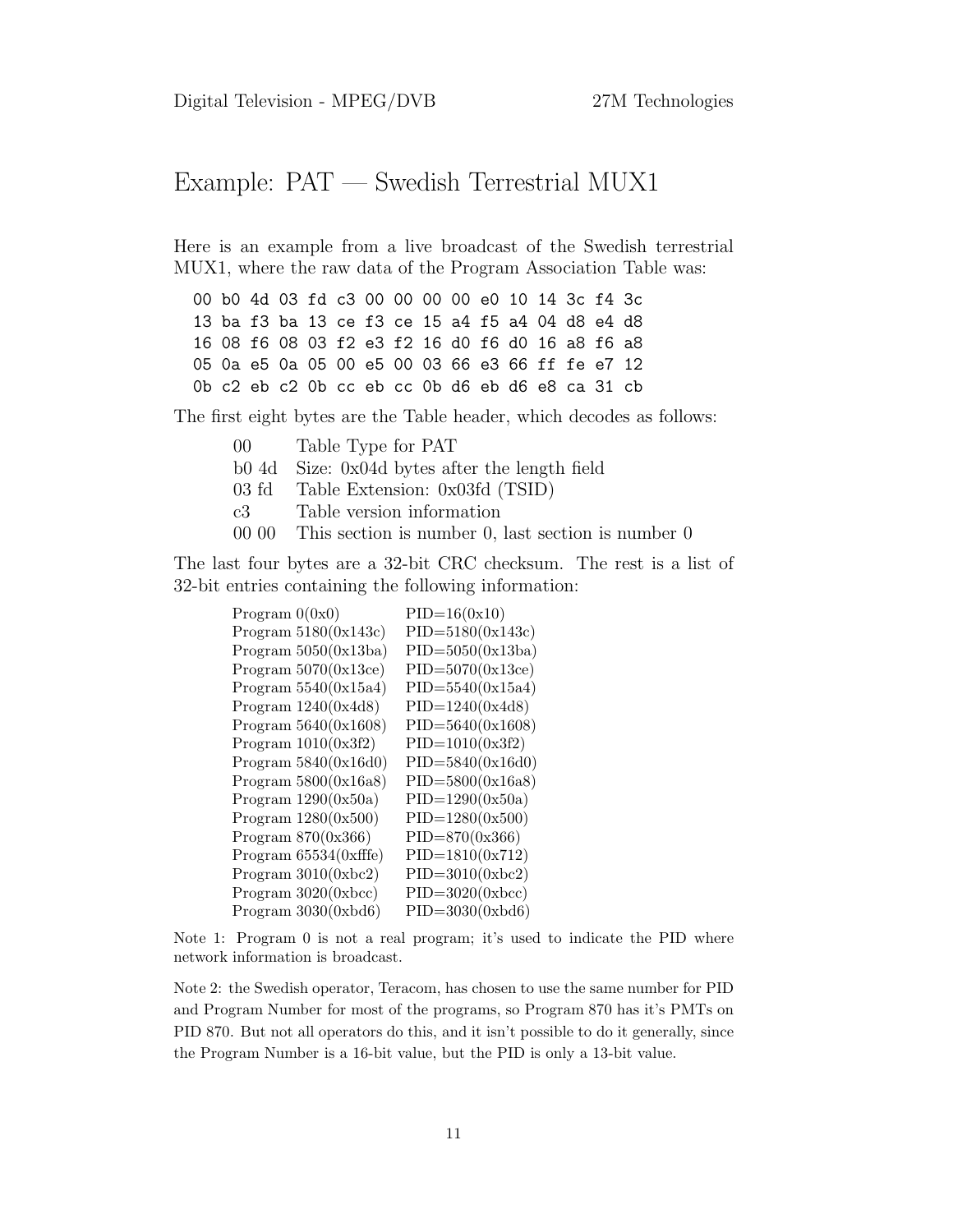## Example: PMT — Swedish Terrestrial MUX1

Continuing with the same recorded data as for the PAT in the previous example, this was the raw data of the PMT on PID 1010, for Program 1010:

02 b0 34 03 f2 ed 00 00 e3 fb f0 00 06 e3 ec f0 07 56 05 73 77 65 09 00 03 e3 fa f0 00 06 e3 f9 f0 0c 6a 01 00 52 01 bd 05 04 41 43 2d 33 02 e3 fb f0 00 a1 d9 4a 10

The first eight bytes are the Table header:

02 Table Type for PMT b0 34 Size: 0x034 bytes after the length field 03 f2 Table Extension: 0x03f2 (Program Number) ed Table version information 00 00 This section is number 0, last section is number 0

After the header, the first two bytes (e3 fb) are the PCR PID, but only the lowest 13 bits are used, giving the value: 0x03fb.

After the PCR PID, there is a Program Descriptor Loop, with first 4 unused bits, then a 12-bit length field, and then the Descriptor data. But in this case, the data is f0 00, giving a value of 0 for the length field, meaning no Descriptor data is present.

The remaining data is a list of Elementary Streams, which decodes to the following information:

```
ESPID=1004(0x3ec), type=6(0x6)
    teletext_descriptor
        (RAW DATA: 56 05 73 77 65 09 00)
ESPID=1018(0x3fa), type=3(0x3)
ESPID=1017(0x3f9), type=6(0x6)
    AC-3_descriptor
        (RAW DATA: 6a 01 00)
    stream_identifier_descriptor, tag: 189(0xbd)
        (RAW DATA: 52 01 bd)
    registration_descriptor
        (RAW DATA: 05 04 41 43 2d 33)
ESPID=1019(0x3fb), type=2(0x2)
```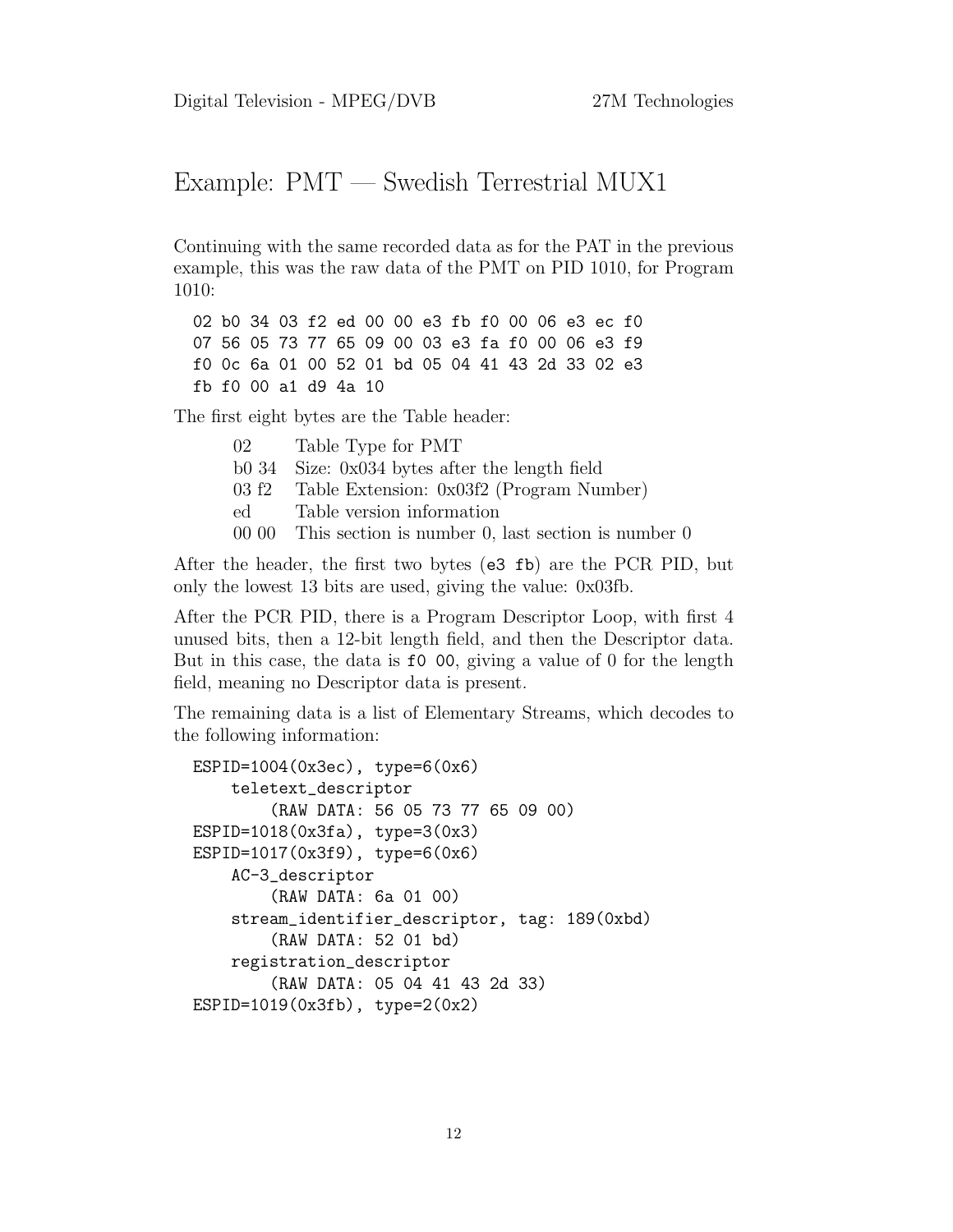#### Example: NIT — Swedish Terrestrial MUX1

Continuing with the same recorded data as for the previous examples, the Network Information Table (NIT) on PID 16 contained the following four parts of data: the header, the Network Descriptor Loop, the Transport Stream Descriptor Loop, and the final 32-bit checksum.

40 f0 e5 31 a2 c3 00 00 f0 5a 5f 04 4f 54 56 00 4a 10 03 fd 22 f1 ff fe 02 00 00 00 00 45 49 54 2b bf 4a 0c 04 56 22 f1 11 bc 09 04 00 10 95 00 4a 15 04 56 22 f1 12 5c 09 0d 00 02 78 09 94 36 00 00 00 01 01 10 01 4a 0c 04 57 22 f1 12 66 09 04 08 00 46 00 40 0d 54 65 72 61 63 6f 6d 5f 4d 75 78 5f 31 f0 7e 03 fd 22 f1 f0 78 5f 04 00 00 00 29 5a 0b 03 1c 82 40 1f 81 12 ff ff ff ff 41 21 03 66 01 16 d0 01 16 a8 01 0b c2 01 0b cc 01 0b d6 01 05 00 01 05 0a 01 15 a4 01 16 08 01 04 d8 01 83 40 16 d0 c0 01 16 a8 c0 60 16 08 c0 02 15 a4 c0 61 04 d8 c0 63 03 66 c0 62 0b c2 c3 21 0b cc c3 22 0b d6 c3 23 05 00 c0 5b 05 0a c0 5c 03 f2 40 00 13 ce 40 00 14 3c 40 00 13 ba 40 00 ff fe 40 00

44 d5 71 2f

The header is similar to other tables, but the Table type is 40: NITactual (meaning NIT for the current network).

The first descriptor of the Network Descriptor Loop consists of the data 5f 04 4f 54 56 00. The first byte in a Descriptor is always the Descriptor tag, and the second byte is always the length of the rest of the Descriptor (after the first two bytes), so we know that this Descriptor is 6 bytes long by the fact that the value of the second byte is 4, and  $2 + 4 = 6$ .

The Descriptor tag of the first descriptor is 5f, which makes that descriptor a private data specifier descriptor.

Similarly, the last descriptor of the Network Descriptor Loop consists of the data 40 0d 54 65 72 61 63 6f 6d 5f 4d 75 78 5f 31. Here, the Descriptor tag is 40, making it a network name descriptor, giving the network name: "Teracom Mux 1". (54 is ASCII "T", 65 is ASCII "a", and so on.)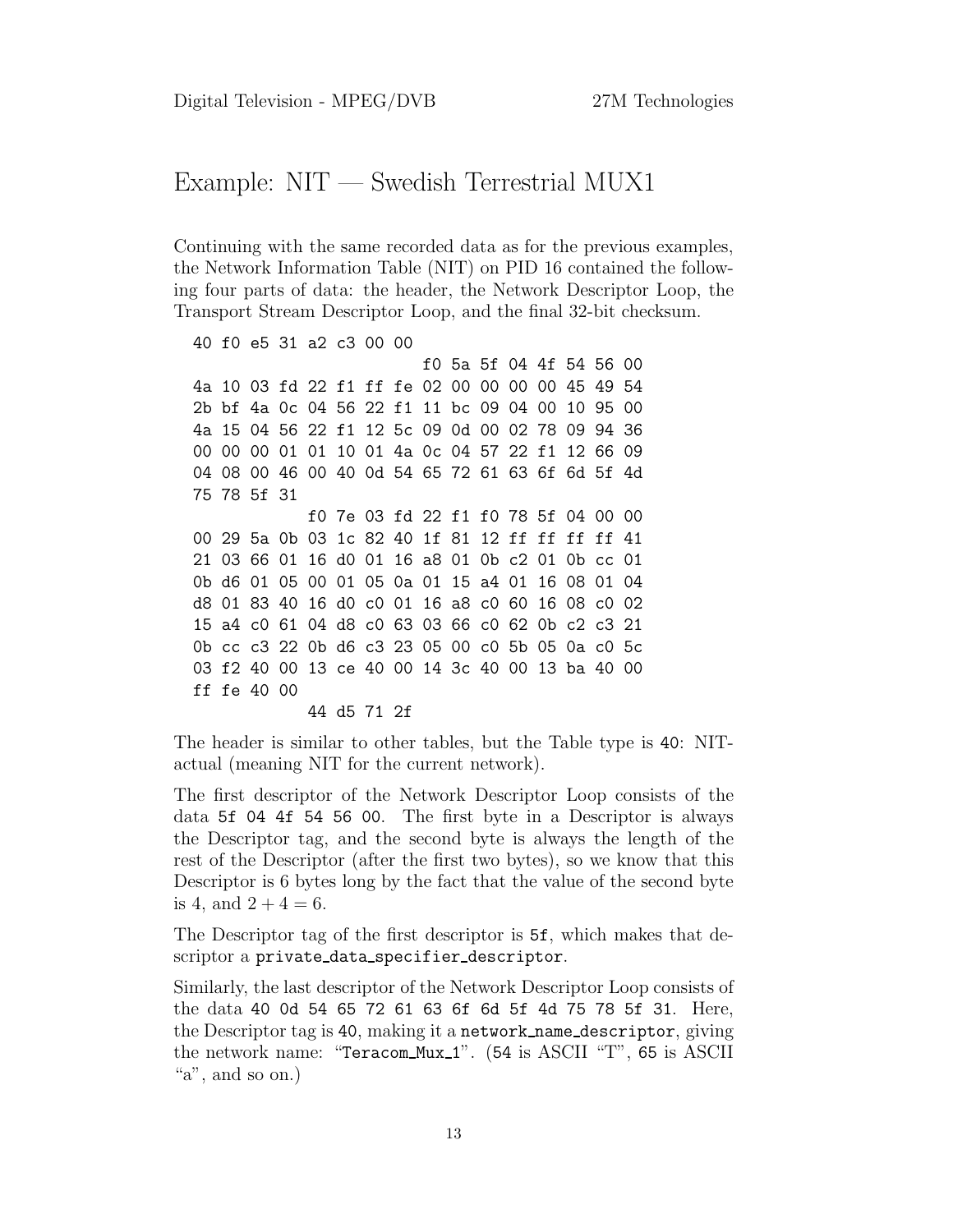# Example: NIT (continued)

The remaining part of the raw NIT data is the Transport Stream Loop. In this case, it only contains one Transport Stream entry, which decodes as follows:

```
private_data_specifier_descriptor
    RAW DATA: 5f 04 00 00 00 29
terrestrial_delivery_system_descriptor, f=522000 kHz
    RAW DATA: 5a 0b 03 1c 82 40 1f 81 12 ff ff ff ff
service_list_descriptor
  SID=870(0x366), type=1(Digital TV)
  SID=5840(0x16d0), type=1(Digital TV)
  SID=5800(0x16a8), type=1(Digital TV)
  SID=3010(0xbc2), type=1(Digital TV)
  SID=3020(0xbcc), type=1(Digital TV)
  SID=3030(0xbd6), type=1(Digital TV)
  SID=1280(0x500), type=1(Digital TV)
  SID=1290(0x50a), type=1(Digital TV)
  SID=5540(0x15a4), type=1(Digital TV)
  SID=5640(0x1608), type=1(Digital TV)
  SID=1240(0x4d8), type=1(Digital TV)
    RAW DATA: 41 21 03 66 01 16 d0 01 16 a8 01 0b c2 01 0b cc
              01 0b d6 01 05 00 01 05 0a 01 15 a4 01 16 08 01
              04 d8 01
non-standard descriptor, tag 0x83, len=64
   RAW DATA: 83 40 16 d0 c0 01 16 a8 c0 60 16 08 c0 02 15 a4
             c0 61 04 d8 c0 63 03 66 c0 62 0b c2 c3 21 0b cc
             c3 22 0b d6 c3 23 05 00 c0 5b 05 0a c0 5c 03 f2
             40 00 13 ce 40 00 14 3c 40 00 13 ba 40 00 ff fe
             40 00
```
The descriptor with tag 83 is not defined by the basic DVB standard, but it is de facto the standard way of transmitting Logical Channel Number (LCN) information. But not all operators use this.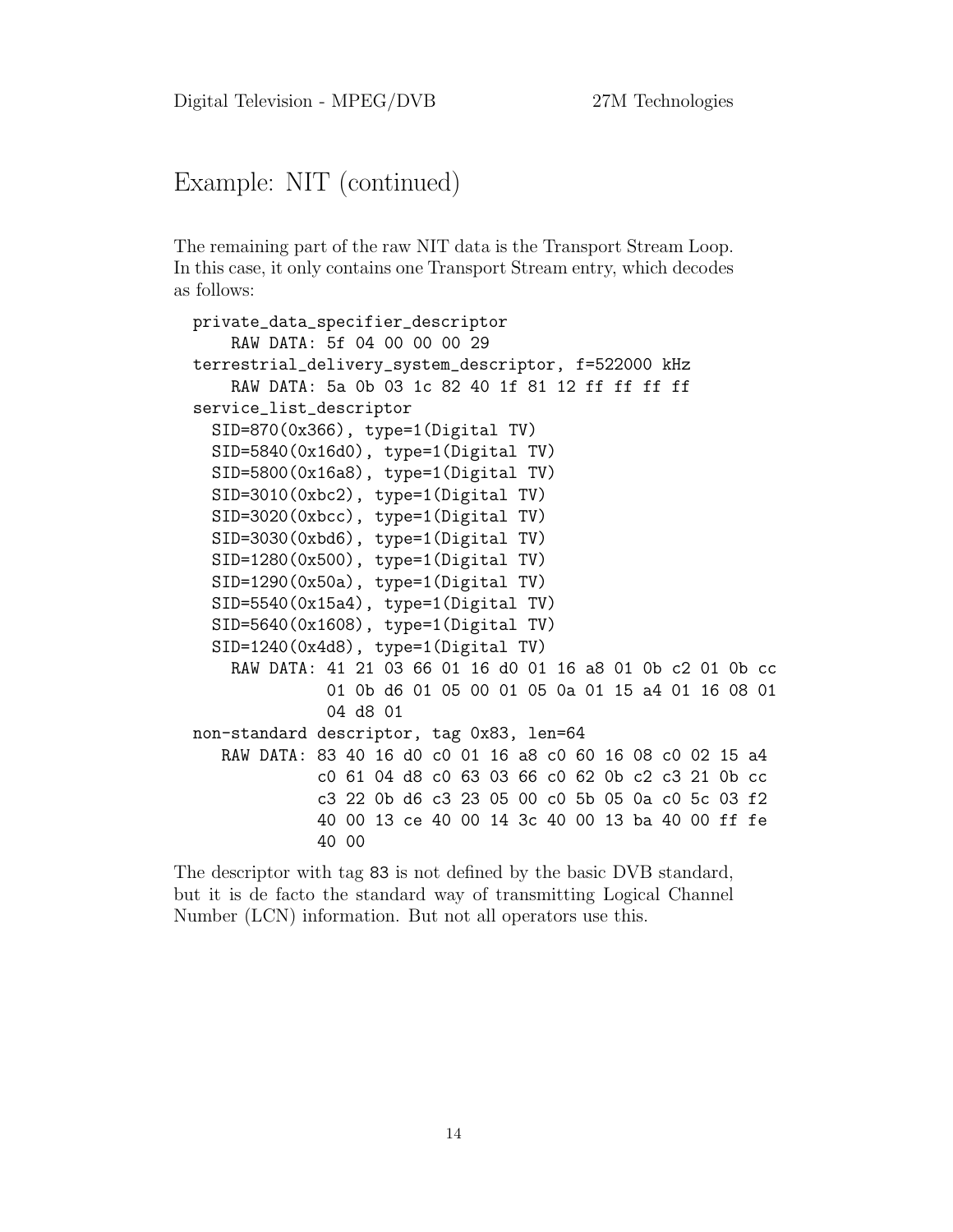## Example: SDT — Swedish Terrestrial MUX1

The Service Description Table (SDT) provides DVB information about individual Services. The Transport Stream used in the previous examples contained a fairly large SDT, so we'll settle for just looking at one part of it. Between the header and the checksum, the SDT contains a list of Service entries, consisting of a few header bytes and then a Descriptor Loop with information about the Service. As an example, the entry for Service 1240 was:

04 d8 fd 80 29 48 1c 01 13 53 76 65 72 69 67 65 73 20 54 65 6c 65 76 69 73 69 6f 6e 06 53 56 54 32 34 20 5f 04 00 00 00 14 f1 03 00 63 00

The contents of the Descriptor Loop for this Service decodes to:

```
service_descriptor, service_type=1(Digital TV)
  provider: "Sveriges Television"
  service: "SVT24 "
    RAW DATA: 48 1c 01 13 53 76 65 72 69 67 65 73 20 54 65 6c
              65 76 69 73 69 6f 6e 06 53 56 54 32 34 20
private_data_specifier_descriptor
    RAW DATA: 5f 04 00 00 00 14
non-standard descriptor, tag 0xf1, len=3
    RAW DATA: f1 03 00 63 00
```
Note: for some reason, the operator has put a space at the end of the Service name.